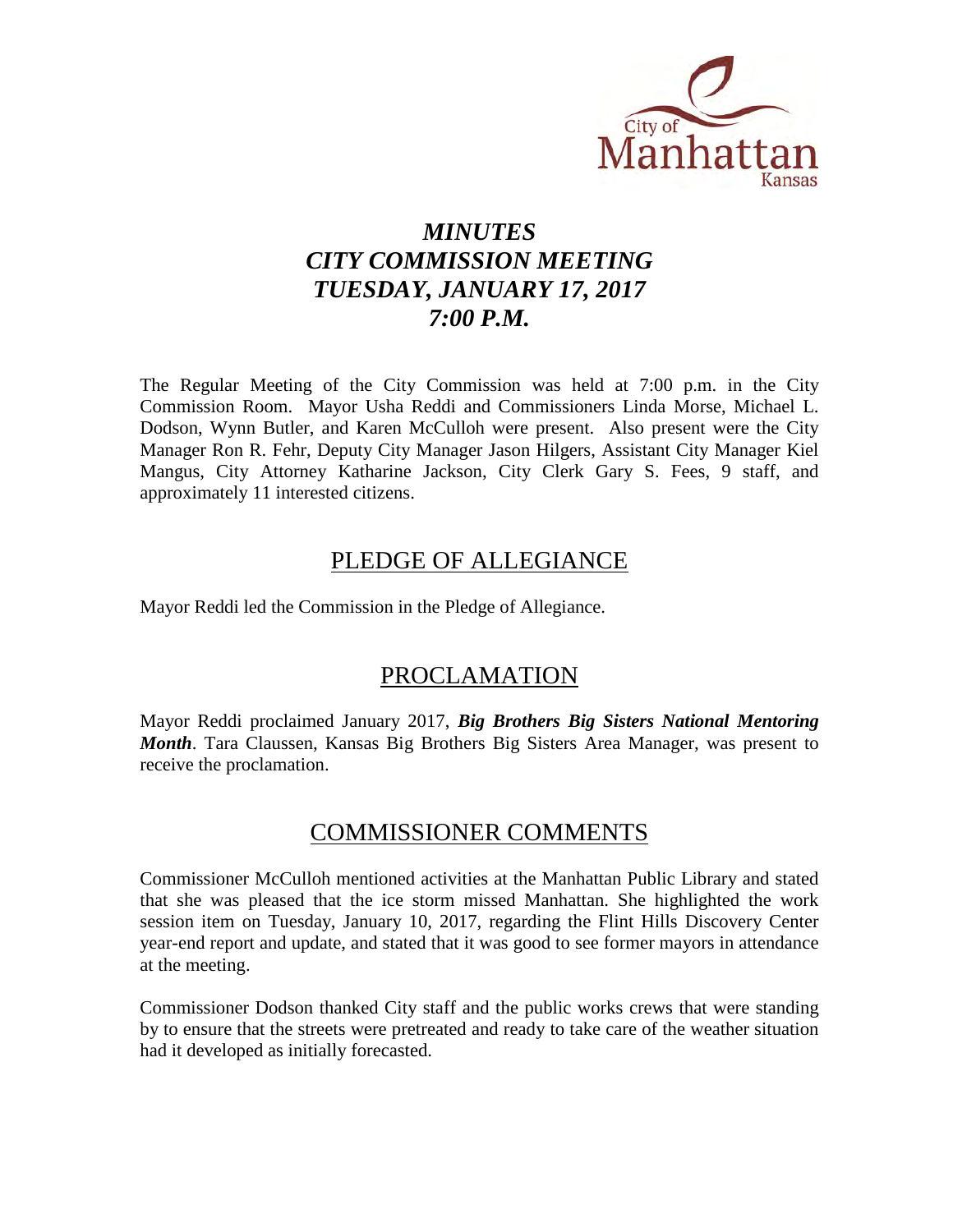**Minutes** City Commission Meeting January 17, 2017 Page 2

# COMMISSIONER COMMENTS *(CONTINUED)*

Commissioner Morse thanked City staff for the tour to view various projects and developments provided the morning of Thursday, January 12, 2017, prior to the City Commission Retreat and Goal Setting Session. She informed the community that the Martin Luther King (MLK) Jr. Community Celebration events were postponed to Sunday, January 22, from 2:00 p.m. to 4:00 p.m., at the Headquarters Fire Station Lecture Hall; and stated the breakfast will be held on Saturday, February 25, at 9:00 a.m., at Four Points by Sheraton, with Dr. Gretchen Eick from Friends University as the guest speaker. She encouraged those interested to please attend the community events.

Mayor Reddi commented on the MLK Jr. Community Celebration and stated that she was glad to see the youth involved. She stated the Manhattan Regional Airport Open House would be January 26, 2017, from 1:00 p.m. to 5:00 p.m., with the ribbon cutting at 2:00 p.m. She expressed her appreciation to everyone for being prepared for the potential winter weather forecasted this past weekend. She highlighted activities to be enjoyed in the community including the ice skating rink in City Park, the Manhattan Public Library and the Flint Hills Discovery Center. She stated that Kansas State University students are back in town and to please be patient when driving.

# CONSENT AGENDA

(\* denotes those items discussed)

# **MINUTES**

The Commission approved the minutes of the Regular City Commission Meeting held Tuesday, January 3, 2017.

# **CLAIMS REGISTER NOS. 2838 and 2839**

The Commission approved Claims Register Nos. 2838 and 2839 authorizing and approving the payment of claims from December 28, 2016, to January 10, 2017, in the amounts of \$446,369.70 and \$3,383,956.38, respectively.

# **FINAL PLAT – THE HARTFORD, UNIT TWO**

The Commission accepted the easements and rights-of-way, as shown on the Final Plat of The Hartford, Unit Two, generally located 1,300 feet north of the intersection of Colbert Hills Drive and Grand Mere Parkway, on the west side of the future extension of Grand Mere Parkway, based on conformance with the Manhattan Urban Area Subdivision Regulations.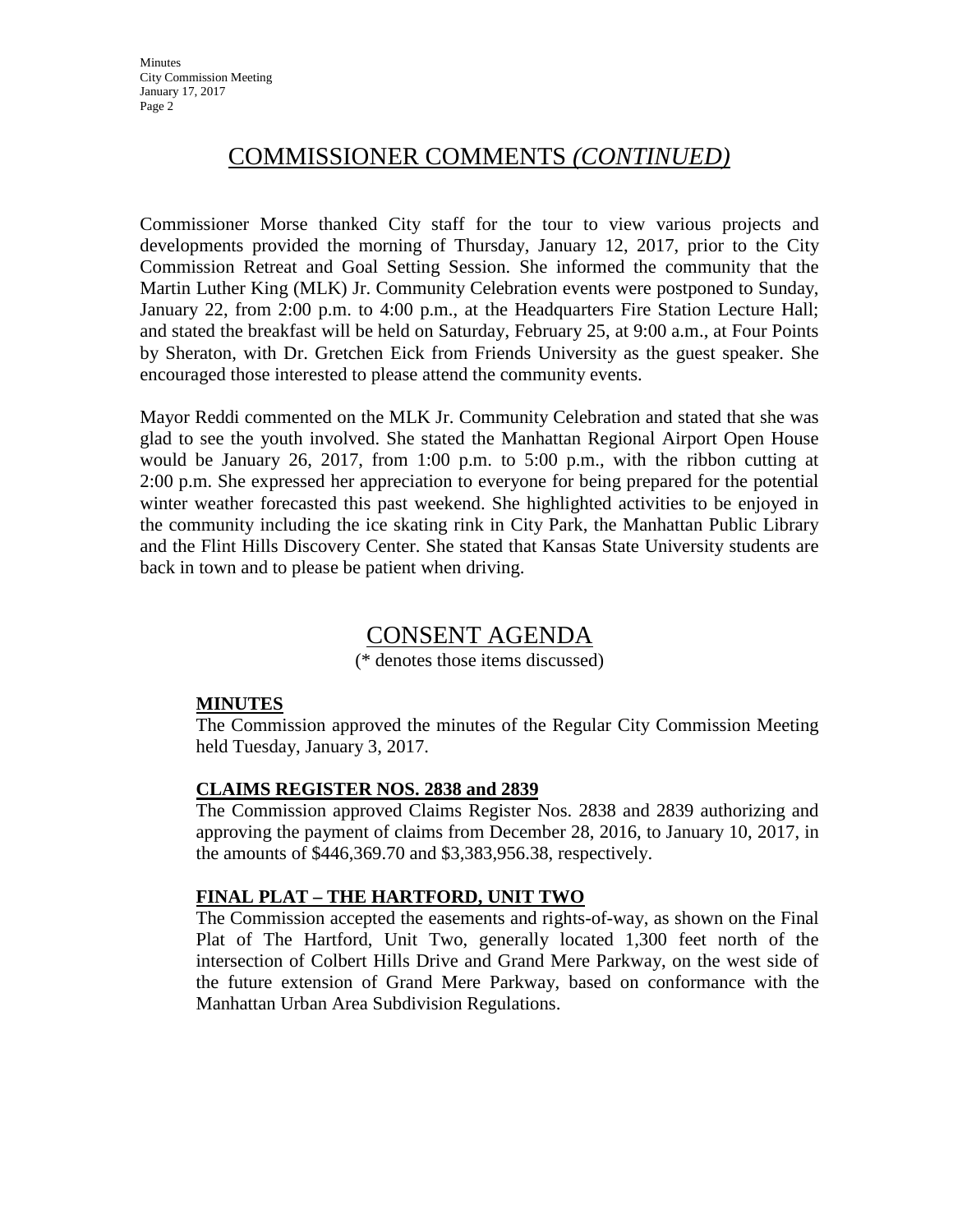#### **\* AGREEMENT - PROFESSIONAL SERVICES - UNIFIED DEVELOPMENT ORDINANCE**

Ron Fehr, City Manager, and Eric Cattell, Director of Community Development, responded to questions from the Commission and provided additional information on the professional services agreement.

The Commission authorized the Mayor and City Clerk to execute a Professional Services Agreement in an amount not to exceed \$339,680.00 with Kendig Keast Collaborative, of Sugarland, Texas, to update the Manhattan Zoning Regulations and Manhattan Urban Area Subdivision Regulations into a Unified Development Ordinance.

### **FIRST READING - ISSUE TEMPORARY NOTES - UNIFIED DEVELOPMENT ORDINANCE**

The Commission approved first reading of an ordinance authorizing issuance of General Obligation Bonds for consulting services to complete the Unified Development Ordinance.

#### **SET PUBLIC HEARING DATE – LEVY SPECIAL ASSESSMENTS – GOB 2017-A**

The Commission set February 7, 2017, as the date to hold a public hearing levying special assessments against the benefiting properties in the following 11 projects, which have been completed: *Grande Bluffs at Mill Pointe Addition, Unit Three – Sanitary Sewer (SS1316), Street (ST1321), and Water (WA1320); Ledge Stone Addition – Sanitary Sewer (SS1317), and Street (ST1323); Northlake Addition, Unit 2 – Sanitary Sewer (SS1321), Street (ST1326), and Water (WA1322); and Western Hills Addition, Unit Fourteen, Phase 2 – Sanitary Sewer (SS1314), Street (ST1320), and Water (WA1316).*

#### **RESOLUTION NO. 011717-A – ADMINISTRATIVE PURCHASING POLICY**

The Commission approved Resolution No. 011717-A, modifying an Administrative Policy related to the purchase of goods and services for the City of Manhattan.

# **RESOLUTION NO. 011717-B – AMENDED PETITION – THE HARTFORD ADDITION AND THE HARTFORD ADDITION, UNIT 2 – SANITARY SEWER IMPROVEMENTS (SS1622)**

The Commission found the amended petition sufficient, and approved Resolution No. 011717-B, repealing Resolution No. 050316-A and finding the project advisable and authorizing construction for The Hartford Addition and The Hartford Addition, Unit 2, Sanitary Sewer (SS1622) Improvements.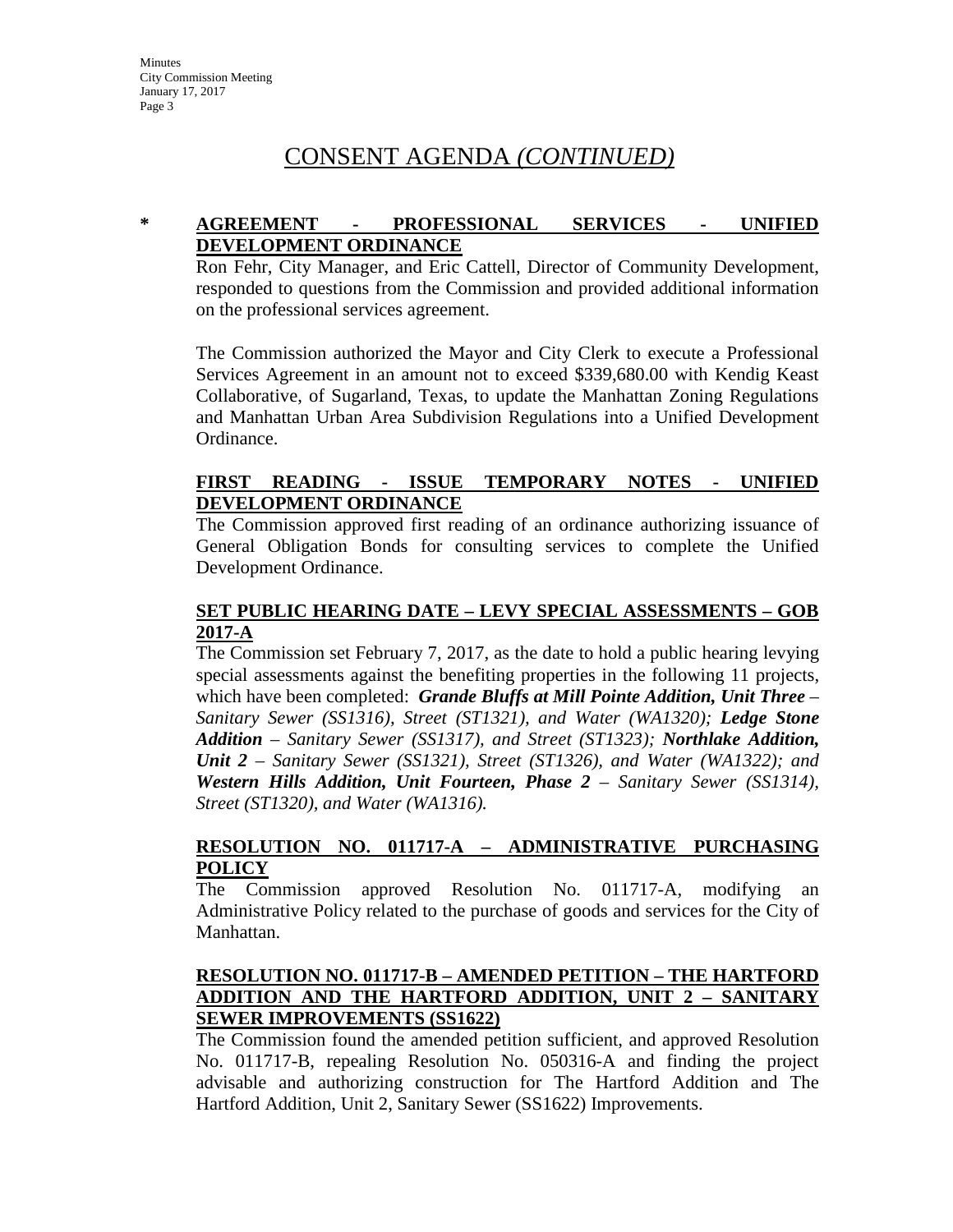### **RESOLUTION NO. 011717-C – AMENDED PETITION – THE HARTFORD ADDITION AND THE HARTFORD ADDITION, UNIT 2 – WATER IMPROVEMENTS (WA1618)**

The Commission found the amended petition sufficient, and approved Resolution No. 011717-C repealing Resolution No. 050316-B and finding the project advisable and authorizing construction for The Hartford Addition and The Hartford Addition, Unit 2, Water (WA1618) Improvements.

# **RESOLUTION NO. 011717-D – AMENDED PETITION – THE HARTFORD ADDITION AND THE HARTFORD ADDITION, UNIT 2 – STREET IMPROVEMENTS (ST1609)**

The Commission found the amended petition sufficient, and approved Resolution No. 011717-D, repealing Resolution No. 050316-C and finding the project advisable and authorizing construction for The Hartford Addition and The Hartford Addition, Unit 2, Street (ST1609) Improvements.

# **CONTRACT AMENDMENT NO. 1 – PROFESSIONAL SERVICES - THE HARTFORD ADDITION AND THE HARTFORD ADDITION, UNIT 2 - SANITARY SEWER (SS1622), WATER (WA1618), AND STREET (ST1609) IMPROVEMENTS**

The Commission authorized the Mayor and City Clerk to execute Contract Amendment No. 1 in an amount not to exceed \$9,480.00 with SMH Consultants, of Manhattan, Kansas, to perform professional services for The Hartford Addition and The Hartford Addition, Unit 2, Sanitary Sewer (SS1622), Water (WA1618), and Street (ST1609) Improvements.

# **CONTRACT AMENDMENT NO. 1 – PROFESSIONAL SERVICES – SAFE ROUTES TO SCHOOL, PHASE II, INFRASTRUCTURE (ST1613)**

The Commission authorized the Mayor and City Clerk to execute Contract Amendment No. 1 in an amount not to exceed \$43,984.00 with Alfred Benesch and Co., of Manhattan, Kansas, for additional design services for the Safe Routes to School, Phase II, Infrastructure (ST1613).

# **CONCUR WITH DESIGN – MARLATT AVENUE/DENISON AVENUE ROADWAY EXPANSION (ST1512, CIP #EN075P)**

The Commission concurred that the 30% design has been accomplished to the City's satisfaction, and authorized Riley County to contract with Alfred Benesch and Co., of Manhattan, Kansas, to complete the final plans and specifications for the Marlatt Avenue/Denison Avenue Roadway Expansion Project (ST1512, CIP #EN075P).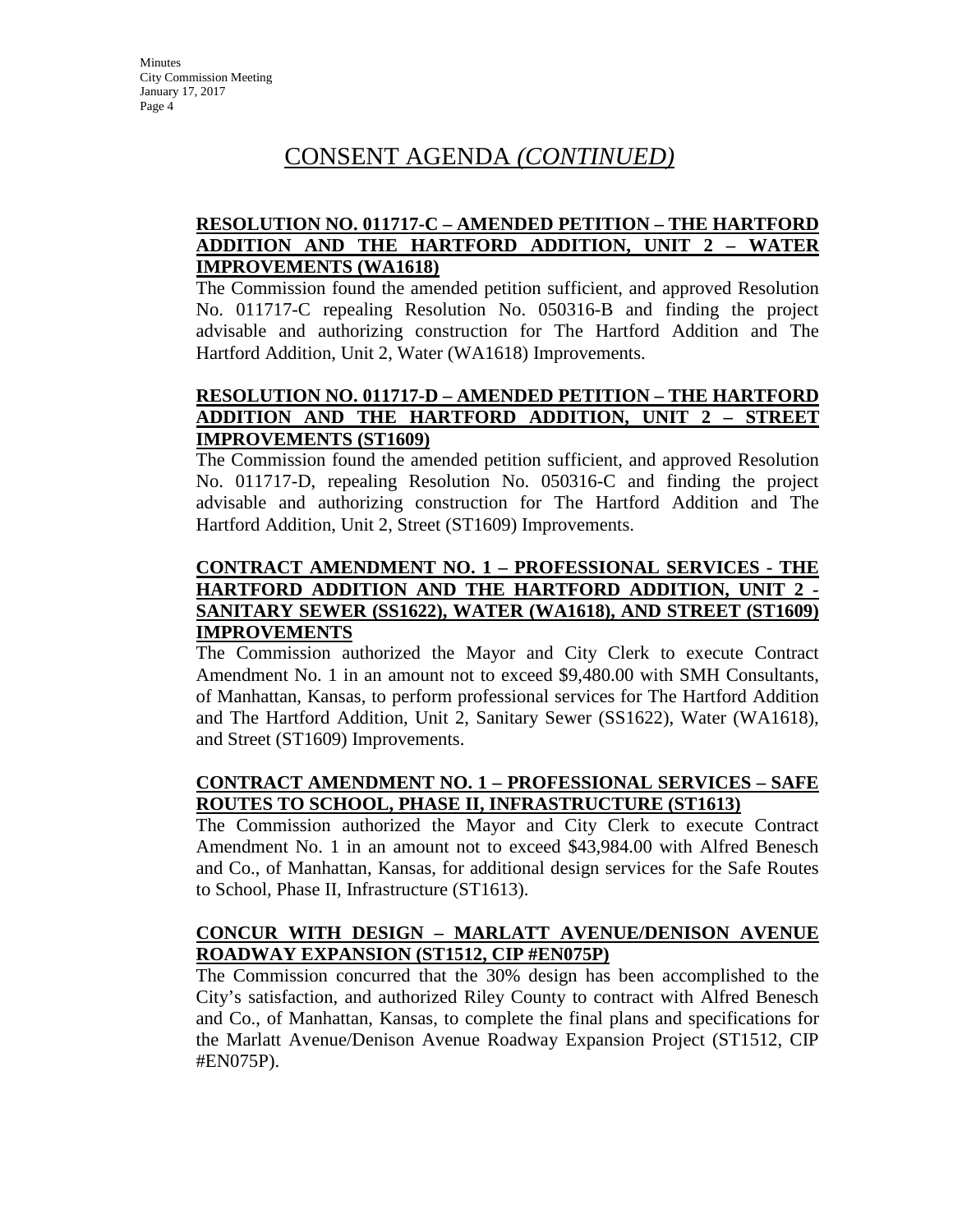### **\* AWARD CONTRACT - NORTHVIEW POOL HEATERS AND FILTER BUILDING EXPANSION (CP1604)**

The Commission accepted the Architect's Opinion of Probable Cost in the amount of \$185,000.00, and awarded and authorized the Mayor and City Clerk to execute a contract in the amount of \$162,950.00 with Trinium Contractors, of Manhattan, Kansas, for the construction of a building addition and heater installation at the Northview Waterpark.

# **\* NATIONAL REGISTER OF HISTORIC PLACES NOMINATION – LANDMARK WATER TOWER**

The Commission authorized the Mayor to sign documents necessary for the nomination of the Landmark Water Tower to the Register of Historic Kansas Places, the National Register of Historic Places, and the Manhattan Register of Historic Places, and direct City Administration to prepare such nominations.

#### **BOARD APPOINTMENTS**

The Commission approved the following appointments by Mayor Reddi to various boards and committees of the City.

# *Arts and Humanities Advisory Board*

Appointment of Charlene Brownson, 2822 Johnson Valley Drive, to a threeyear term. Ms. Brownson's term will begin April 1, 2017, and will expire March 31, 2020.

Appointment of Hannah Kleopfer, 1208 Yuma St., Apt. 1, to a three-year term. Ms. Kleopfer's term will begin April 1, 2017, and will expire March 31, 2020.

# *Housing Authority Board of Commissioners*

Re-appointment of Linda Morse, 2118 Spain Drive, to a four-year City Commissioner term. Commissioner Morse's term will begin March 4, 2017, and will expire March 3, 2021.

#### *Municipal Audit Committee*

Re-appointment of Mike Dodson, 4109 Wellington Drive, to a one-year City Commissioner term. Commissioner Dodson's term will begin April 1, 2017, and will expire March 31, 2018.

Re-appointment of Richard Jankovich, 2021 Somerset Square, to three-year Citizen-At-Large term. Mr. Jankovich's term will begin April 1, 2017, and will expire March 31, 2020.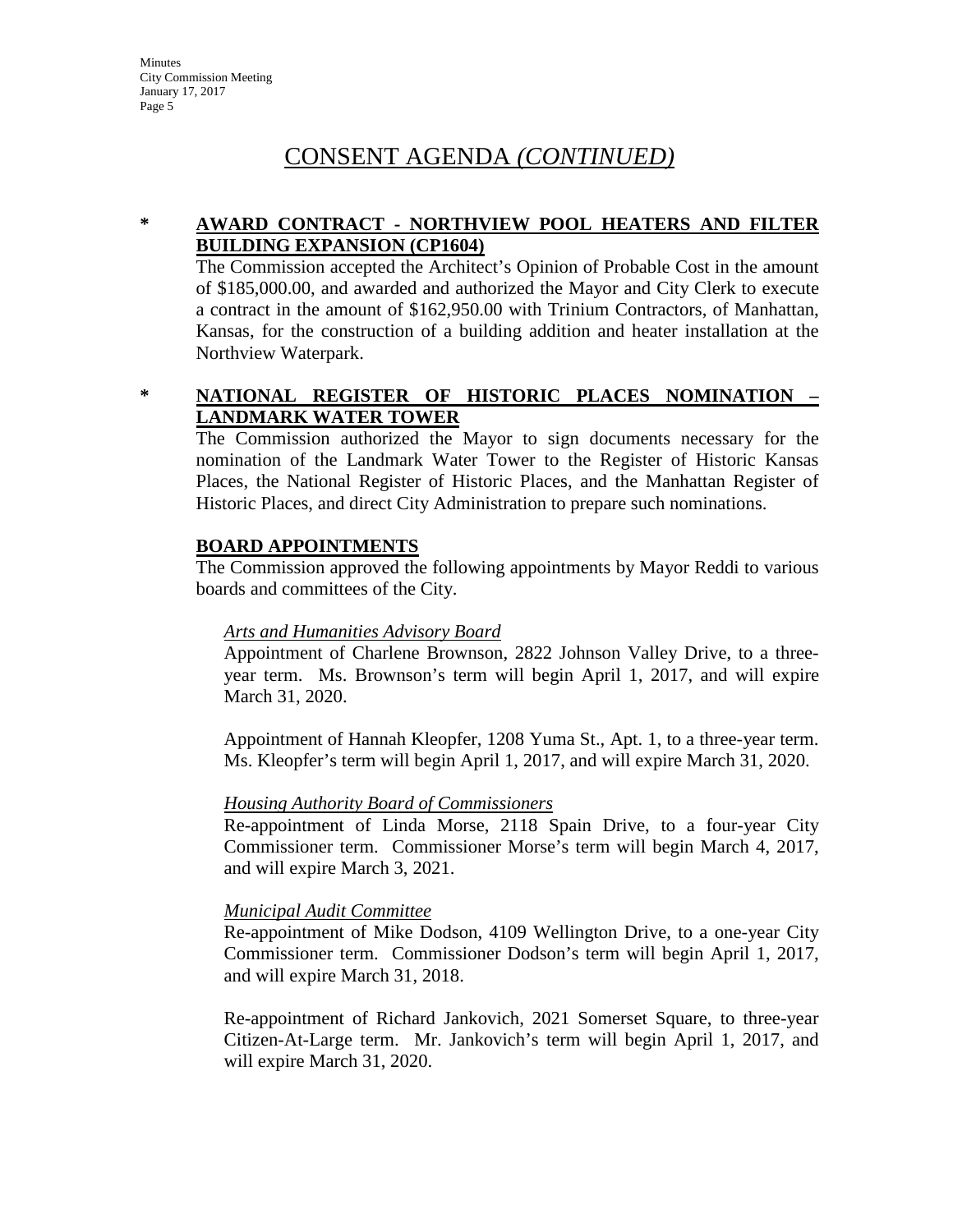### **BOARD APPOINTMENTS** *(CONTINUED)*

*Social Services Advisory Board*

Appointment of Cheryl Grice, 2208 Alta Drive, to a three-year term. Ms. Grice's term begins immediately and will expire June 30, 2019.

After discussion and comments from the Commission, Commissioner McCulloh moved to approve the consent agenda. Commissioner Morse seconded the motion. On a roll call vote, motion carried 5-0.

# GENERAL AGENDA

# **RESOLUTION NO. 011717-E - SET PUBLIC HEARING DATE - DETERMINATION OF STRUCTURE AT 1119 EL PASO LANE**

Brad Claussen, Building Official, presented background information on the item. He highlighted the statutory procedure, the publication process and timeline for the public hearing, the action for establishing a public hearing date and process, the associated costs if the City removes the structure, and examples of past locations utilizing this procedure. He then responded to questions from the Commission regarding the assessment of the structure, lot size, and certified mailings that have been sent to the owner.

Eric Cattell, Director of Community Development, responded to questions from the Commission and provided clarification on the zoning of the property.

After comments from the Commission, Brad Claussen, Building Official, informed the Commission that the City has made every attempt to contact the owners and tried to reach some resolution on this issue to no avail. He stated that the City wanted to give the owners every opportunity to do something and it became obvious that they were not going to after staff's attempt to contact them. He then provided additional information on the process and action requested to set the public hearing date.

Katie Jackson, City Attorney, responded to questions and informed the Commission that the City would be able to assess the costs for mailings, newspaper notices and demolition costs to the property owners.

Mayor Reddi opened the public comments.

Hearing no comments, Mayor Reddi closed the public comments.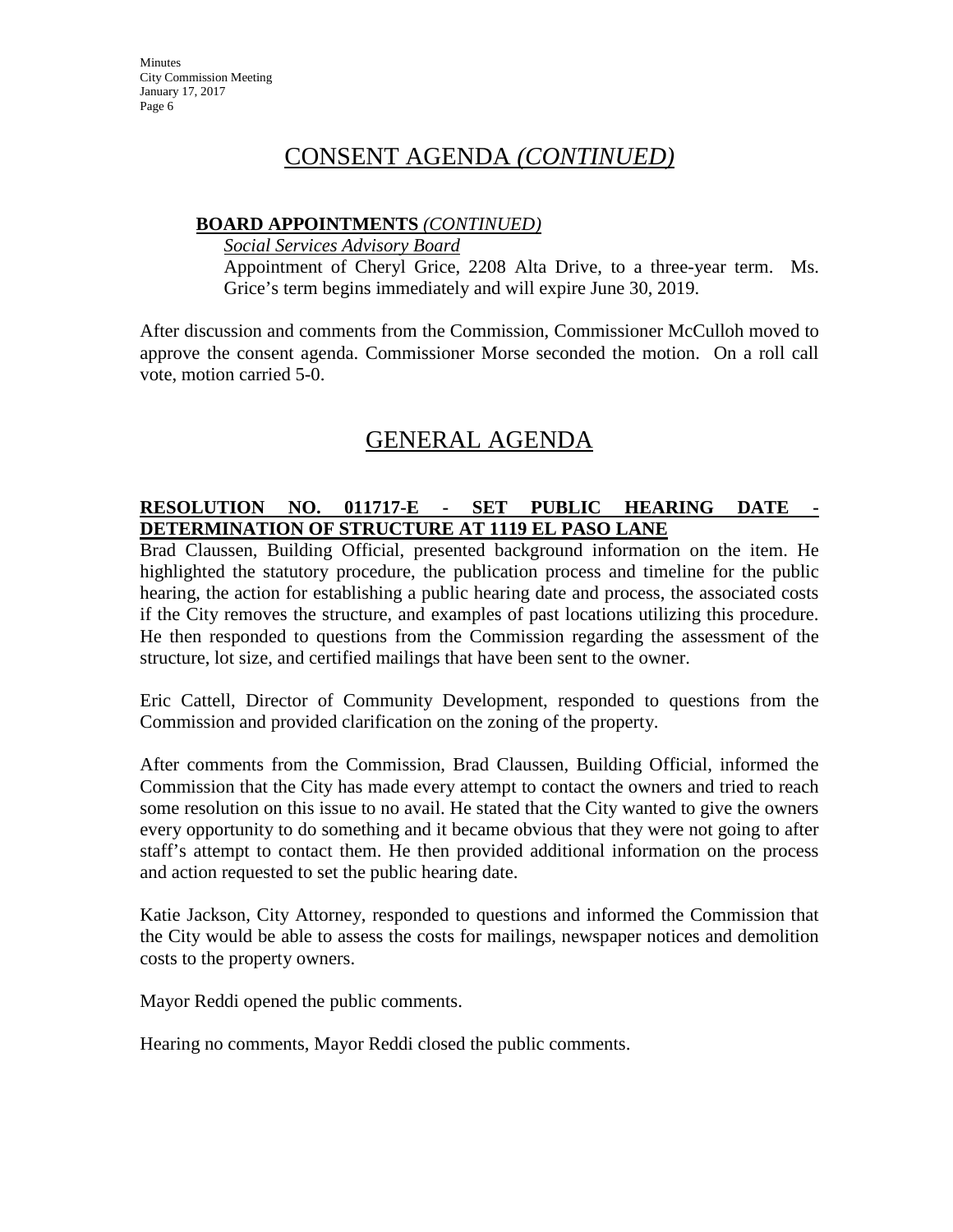# GENERAL AGENDA (*CONTINUED*)

#### **RESOLUTION NO. 011717-E - SET PUBLIC HEARING DATE - DETERMINATION OF STRUCTURE AT 1119 EL PASO LANE** *(CONTINUED)*

After additional discussion and comments from the Commission, Commissioner Dodson moved to accept submission of the Building Official's written report for 1119 El Paso Lane and approve Resolution No. 011717-E setting Tuesday, March 7, 2017, as a hearing date to determine whether the structure at 1119 El Paso Lane is unsafe or dangerous. Commissioner Morse seconded the motion. On a roll call vote, motion carried 5-0.

#### **DISCUSSION - AGGIEVILLE COMMUNITY VISION PLAN UPDATE**

Eric Cattell, Director of Community Development, introduced the presenters and the item.

John Adam, Senior Planner, provided background information on the item.

Ben Chmiel, Planner, presented the Aggieville Community Vision Plan update. He highlighted the research and analysis as well as the community input received; presented the Plan and concept drafting including the Bluemont Avenue/Anderson Avenue Corridor, the Historic Corridor and the Laramie Corridor; provided 3-D hypothetical visualizations; highlighted the strategic action plan; and discussed the community vetting phase. He then responded to questions from the Commission regarding the locations of City-owned property and the Aggieville Community Vision Plan udpate.

Commissioner Morse stated that she wanted to see the City Park space preserved as a space for the whole community and to not have an encroachment issue of parking on the north side of the Park because of the higher density growth in Aggieville.

Commissioner Dodson stated that he would favor a campus edge plan or an Aggieville edge plan so that a break-point can be defined, such as between Aggieville and City Park. He stated that he liked the exclusion of the park to the north, the definition of various streets, and how the proposed buildings would edge near the street to take out wasted space. He asked that consideration be given to provide a vision in this document to highlight what Aggieville should look like in 2035 so that there is a better understanding of what is intended to go there, what kind of transportation is there and if there should be walking, biking or vehicles, as it is now. He stated this is fundamental to help guide the execution of the document. He asked about gateways on the north and wanted to consider gateways to the south as well as considerations for adequate building awnings and height of structures.

Ben Chmiel, Planner, responded to questions from the Commission regarding Triangle Park, public land in the District, and building height considerations. He informed the Commission that the private areas designated for redevelopment will be market driven with the idea to allow development of this type.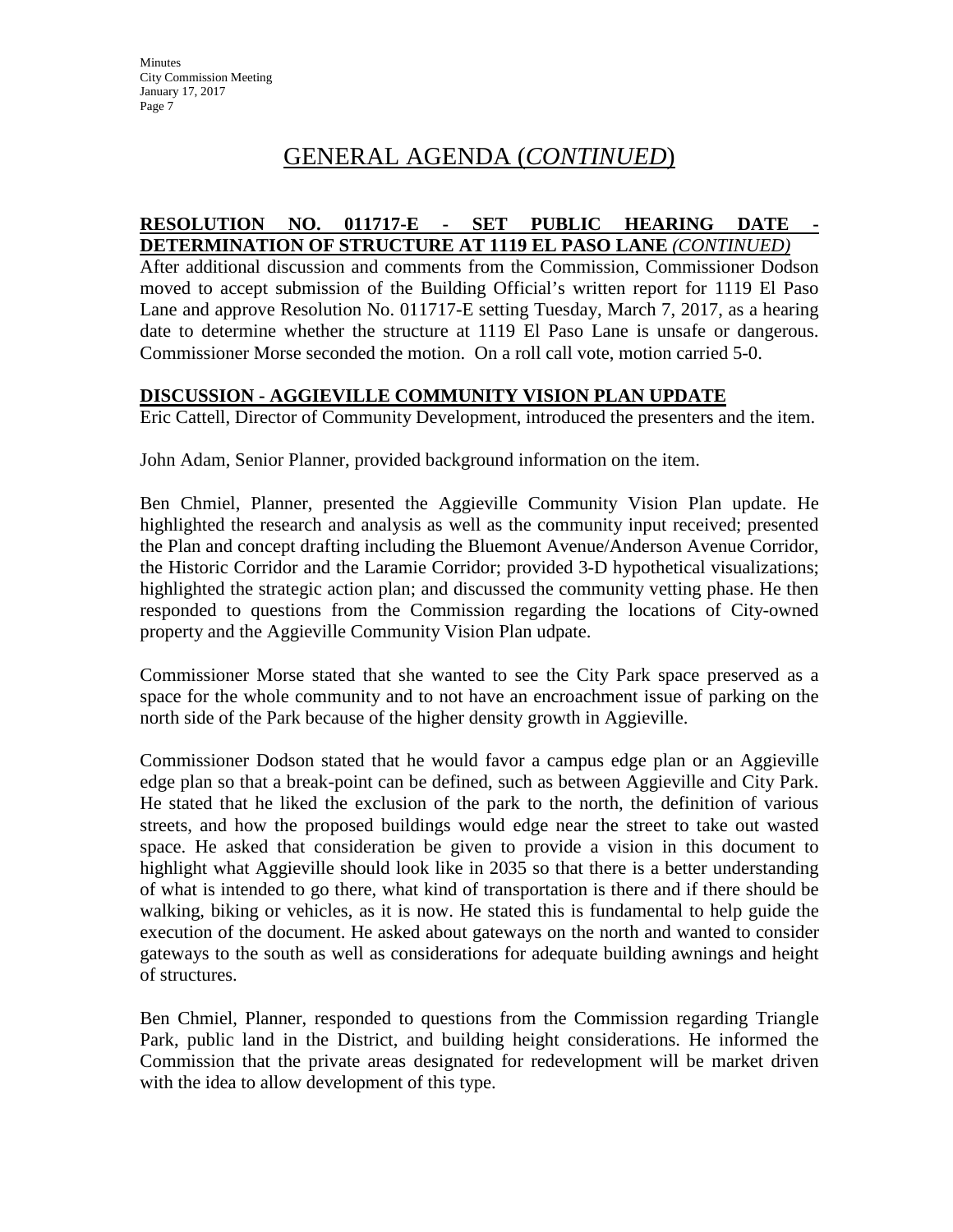# GENERAL AGENDA (*CONTINUED*)

#### **DISCUSSION - AGGIEVILLE COMMUNITY VISION PLAN UPDATE** *(CONTINUED)*

Commissioner McCulloh stated that she liked the parking structure design to the edge of Aggieville. She voiced concerns with additional parking pressures in the neighborhoods and wanted to see more opportunities for pedestrians and bicycles.

Ben Chmiel, Planner, provided additional information on the Aggieville Community Vision Plan update and interest in historical preservation. He responded to questions from the Commission and stated that additional feedback will be encouraged.

Eric Cattell, Director of Community Development, responded to questions from the Commission regarding the modeling. He provided clarification regarding adjacent property near Triangle Park and the conceptual streetscape plan.

Commissioner Butler stated that the majority of the Plan will be driven by private development, so the City's collaboration will be important to its success. He said City Park has really become an overflow parking area for Aggieville and the only way to end that is to get some decent parking spaces created. He stated that if a private developer wants to leverage City-owned land, there needs to be a net gain for public parking.

Ben Chmiel, Planner, responded to questions from the Commission and highlighted the strategic action plan and the future needs identified in the Aggieville Community Vision Plan. He informed the Commission that the amount of public participation was appreciated and excellent during the process.

Commissioner McCulloh reiterated her concerns with parking being pushed into the older neighborhoods near Aggieville. She asked that the Plan include a greater focus that would encourage pedestrian traffic. She stated the current bicycle lane along North Manhattan Avenue is confusing. She stated that her preference would be to place parking garages on the edge of the District and to consider making Moro Street a pedestrian only street.

Mayor Reddi stated that Aggieville is a very important area for the community and liked the vision of a more family-friendly, pedestrian type of district. She voiced a preference with the concept of retail with parking garages on top or underneath the buildings. She said that parking and the convenience of parking will be an ongoing issue and anytime you talk about a parking garage, you also have to talk about associated parking fees.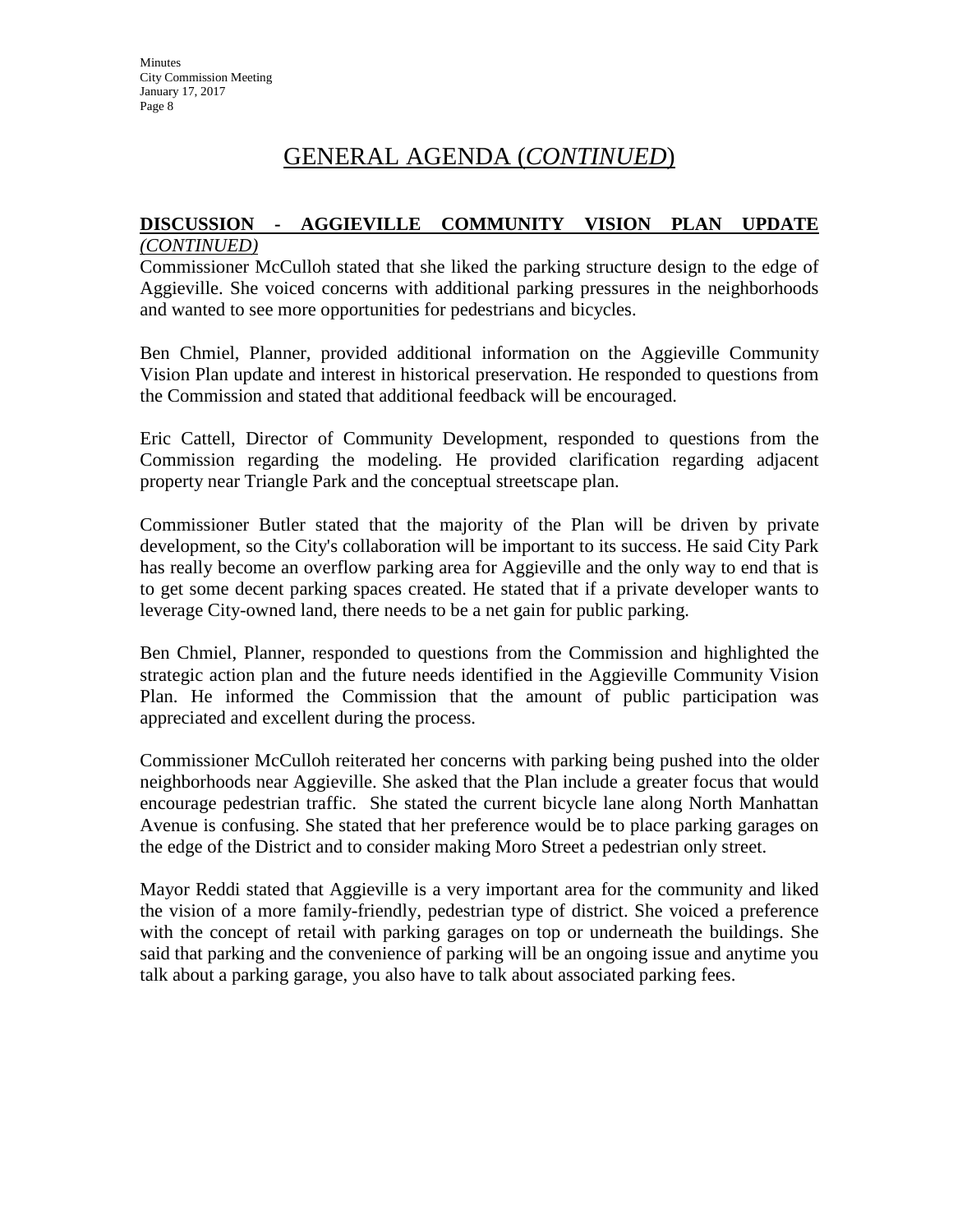# GENERAL AGENDA (*CONTINUED*)

#### **DISCUSSION - AGGIEVILLE COMMUNITY VISION PLAN UPDATE** *(CONTINUED)*

After additional discussion and further comments from the Commission, Ron Fehr, City Manager, and Jason Hilgers, Deputy City Manager, responded to additional questions from the Commission. They provided information regarding parking availability and identifying the number of parking stalls needed in the Aggieville District, parking considerations in the surrounding neighborhoods of Aggieville, interest received from prospective developers and business owners, and the level of density in the District.

Mayor Reddi opened the public comments.

Jenny Murdock, 2031 Sunnymeade Road, informed the Commission that she is affected by traffic when density is changing and is especially impacted on home game days when traffic is busy. She voiced concerns in keeping the aesthetics, charm and beauty with the proposed Plan. She stated the challenges to safely ride her bicycle to Aggieville from her home. She asked that the City carefully watch the height and density of structures in this area and to consider how to protect and sustain the community space, while keeping the beauty of Manhattan.

Mel Borst, 1918 Humboldt Street, provided information on a historic house located at the southwest corner of Laramie Street and  $11<sup>th</sup>$  Street. He asked that consideration be given to the Plan in order to protect this house from the economic pressure it may bring. He also asked that a buffer be provided along City Park and that this house be included in the buffer area.

Ben Chmiel, Planner, responded to questions from the Commission and provided additional information on defining a historical structure. He also clarified that there was a concern expressed during the Planning Board meeting that if development is encouraged, that it may put pressure on the existing housing in the area.

Mel Borst, 1918 Humboldt Street, also asked the Commission to consider the Bluemont Avenue Corridor Study that was discussed earlier to mesh with the Aggieville Community Vision Plan.

Hearing no other comments, Mayor Reddi closed the public comments.

Mayor Reddi stated that the Aggieville Community Vision Plan is still a work in progress and encouraged citizens to contact City staff or the City Commission. She expressed her appreciation for the work that has been done and for those that have participated in the process.

As this was a discussion item only, there was no formal action taken.